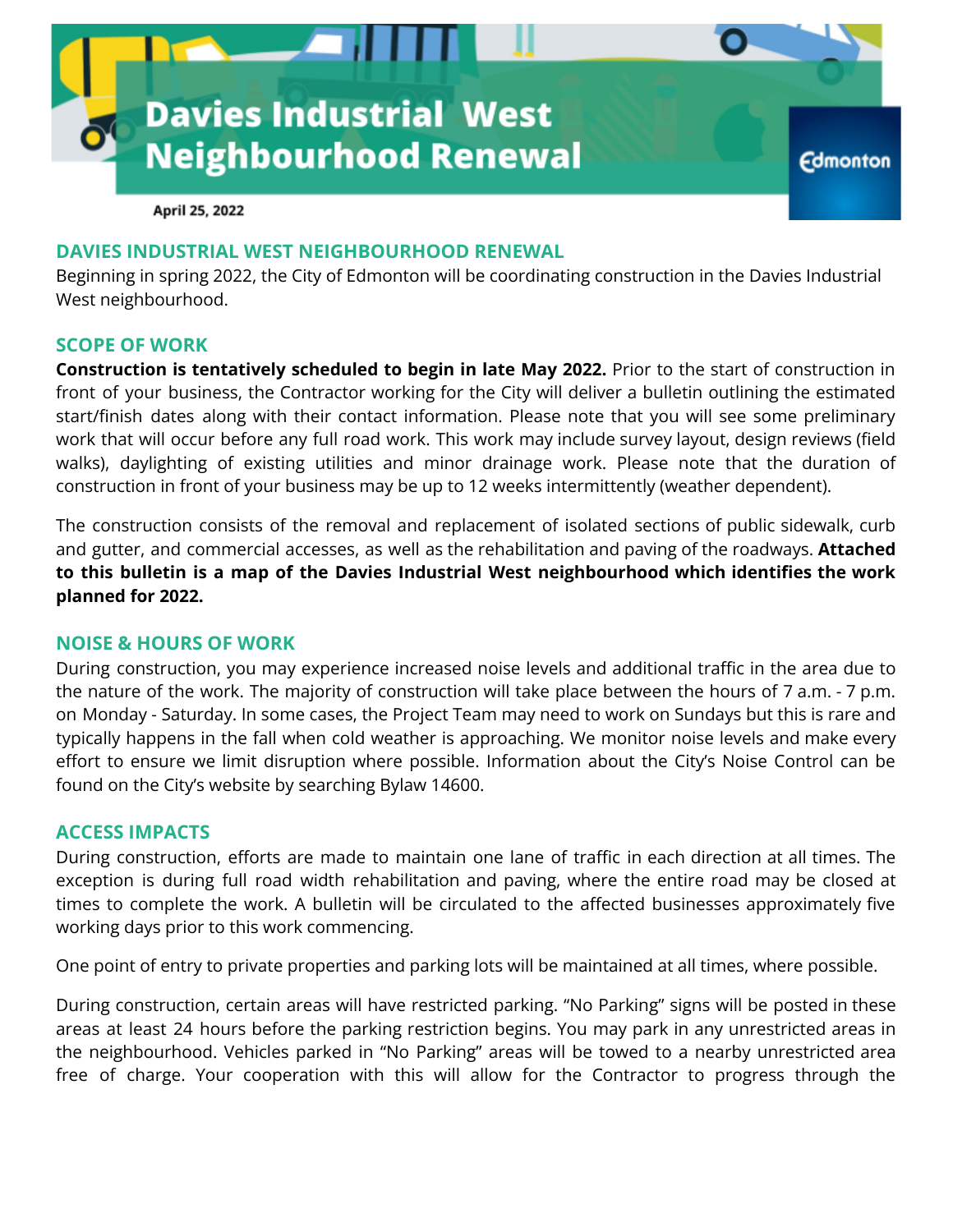# **DAVIES INDUSTRIAL WEST NEIGHBORHOOD RENEWAL**

construction more safely and efficiently. Emergency access will be maintained at all times. *If you have special access requirements, such as DATS, please contact the Project Manager to coordinate access.*

## **LANDSCAPING IMPACTS**

As part of the construction process, some re-landscaping work will be necessary. **Please mark all underground sprinkler systems to avoid damage during construction**. If you have questions on whether your landscaping will be impacted please reach out to the Project Manager.

## **CANADA POST IMPACTS**

During construction, Canada Post may choose to temporarily suspend mail delivery. If you are not receiving your mail, please call **Canada Post customer service at 1-800-267-1177** to find out which depot your mail will be sent to and how to claim it.

For information about what to expect during construction please visit: edmonton.ca/industrialneighbourhoodrenewal

## Mr.David Kavanagh, C.E.T. Phone: 780-496-4055 david.kavanagh@edmonton.ca

City of Edmonton- Building Great Neighbourhoods